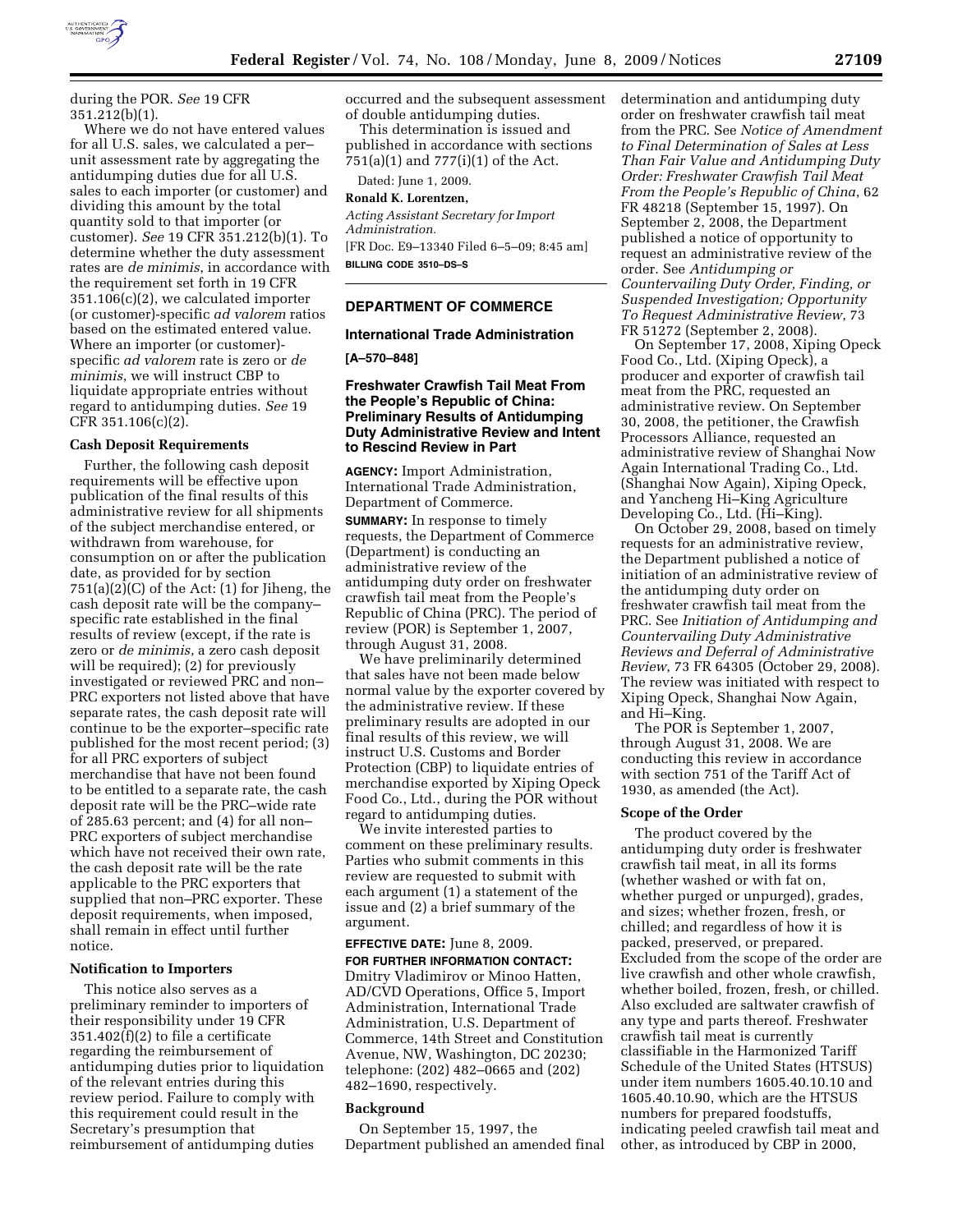and HTSUS numbers 0306.19.00.10 and 0306.29.00.00, which are reserved for fish and crustaceans in general. The HTSUS subheadings are provided for convenience and customs purposes only. The written description of the scope of the order is dispositive.

## **Intent to Rescind Review in Part**

Record evidence indicates that Shanghai Now Again and Hi–King did not have any exports of subject merchandise during the POR. See the November 19, 2008, submissions of Shanghai Now Again and Hi–King. Moreover, we have reviewed the CBP entry data for the POR and found no evidence of exports from these two entities. See Memorandum to File entitled ''Placement of Certain Import Data from the U.S. Customs and Border Protection Automated Commercial System on the Record of the Administrative Review,'' dated April 6, 2009. Additionally, on April 8, 2009, we made a no–shipments inquiry to CBP, requesting that, if any CBP import office has contrary information, appraising officers should report this information within 10 days of receipt of the message. To date, we have not received any evidence that these two entities had any shipments to the United States of subject merchandise during the POR. Therefore, pursuant to 19 CFR 351.213(d)(3), the Department intends to rescind this review in part with respect to Shanghai Now Again and Hi–King.

## **Non–Market-Economy Country Status**

The Department considers the PRC to be a non–market-economy (NME) country. In accordance with section  $771(18)(C)(i)$  of the Act, any determination that a country is an NME country shall remain in effect until revoked by the administering authority. See *Brake Rotors From the People's Republic of China: Final Results and Partial Rescission of the 2004/2005 Administrative Review and Notice of Rescission of 2004/2005 New Shipper Review*, 71 FR 66304 (November 14, 2006). None of the parties to this proceeding has contested NME treatment for the PRC. Therefore, for these preliminary results of review we have treated the PRC as an NME country and applied our current NME methodology in accordance with section 773(c) of the Act.

In antidumping proceedings involving NME countries, pursuant to section 773(c)(1) of the Act, the Department generally bases normal value on the value of the NME producer's factors of production (FOP). In accordance with section 773(c)(4) of the Act, in valuing the FOP the Department uses, to the

extent possible, the prices or costs of the FOP in one or more market–economy countries that are at a level of economic development comparable to that of the NME country which are significant producers of merchandise comparable to the subject merchandise. The Department has determined that India, Indonesia, the Philippines, Peru, Colombia, and Thailand are countries that are at a level of economic development comparable to that of the PRC.1 While none of these countries is a significant producer of freshwater crawfish tail meat,2 India has a seafood– processing industry that is comparable to the crawfish industry with respect to factory overhead, selling, general, and administrative (SG&A) expenses, and profit. Therefore, we have selected India as the primary surrogate country in which to value all inputs with the exception of live crawfish, the primary input, and the by–product, crawfish– shell scrap.

Because India does not have a fresh– crawfish industry (although it has a sea– crawfish industry) and we have determined that other forms of seafood are not sufficiently comparable to crawfish to serve as surrogates for live crawfish, we have valued live crawfish using the data submitted by the petitioner, which was obtained from the same source that was used to value live crawfish in several previous segments of this proceeding.3 The petitioner

2See Memorandum to Laurie Parkhill, Office Director, AD/CVD Enforcement 5, entitled ''Freshwater Crawfish Tail Meat from the People's Republic of China: Selection of a Surrogate Country,'' dated June 1, 2009 (Surrogate-Country Memorandum).

3See the March 10, 2009, submission by the petitioner entitled ''Freshwater Crawfish Tail Meat from the People's Republic of China: Surrogate Value Data.'' See also *Freshwater Crawfish Tail Meat From the People's Republic of China: Preliminary Results and Partial Rescission of the 2005-2006 Antidumping Duty Administrative Review and Preliminary Intent to Rescind 2005- 2006 New Shipper Reviews*, 72 FR 57288 (October 9, 2007) (unchanged in *Freshwater Crawfish Tail Meat From the People's Republic of China: Final Results and Partial Rescission of the 2005-2006 Antidumping Duty Administrative Review and Rescission of 2005-2006 New Shipper Reviews*, 73 FR 20249 (April 15, 2008)). For an example of a previous segment of the proceeding where this source was used, see *Freshwater Crawfish Tail Meat From the People's Republic of China: Preliminary Results of Antidumping Duty Administrative Review and Intent to Rescind Review in Part*, 73 FR 58115 (October 6, 2008) (unchanged in *Freshwater Crawfish Tail Meat From the People's Republic of China: Final Results of Antidumping Duty* 

submitted data on imports of live crawfish from Portugal into Spain as reported by *Agencia Tributaria*, the Spanish government agency responsible for trade statistics. Spain is a significant producer of comparable merchandise, *i.e.*, whole processed crawfish,<sup>4</sup> and there are publicly available import statistics for Spain that are contemporaneous with the POR.

We have selected Indonesia as a secondary surrogate country for purposes of valuing the crawfish shell by–product because there are no appropriate Indian surrogate values for crawfish shell by–product on the record of this review. We find that Indonesia is at a level of economic development comparable to the PRC, it produced wet crab and shrimp shells, merchandise comparable to the shell by–product, and has publicly available data, *i.e.*, a public price quote from an Indonesian company that has been used in prior segments of this proceeding.5 No other parties commented on the selection of surrogate values.

## **Separate Rates**

In proceedings involving NME countries, the Department has a rebuttable presumption that all companies within the country are subject to government control and thus should be assessed a single antidumping duty rate. It is the Department's policy to assign all exporters of merchandise subject to a proceeding involving an NME country this single rate unless an exporter can demonstrate that it is sufficiently independent so as to be entitled to a separate rate. The Department assigns separate rates in NME proceedings only if respondents can demonstrate the absence of both *de jure* and *de facto* government control over export activities under a test developed by the Department and described in *Final Determination of Sales at Less Than Fair Value: Sparklers From the People's Republic of China*, 56 FR 20588 (May 6, 1991) (*Sparklers*), and *Notice of Final Determination of Sales at Less Than Fair Value: Silicon Carbide From the People's Republic of China*, 59 FR 22585 (May 2, 1994) (*Silicon Carbide*).

The Department's separate–rate test is used to determine whether an exporter

<sup>1</sup>See Memorandum from Kelly Parkhill, Acting Director, Office of Policy, to Laurie Parkhill, Office Director, AD/CVD Enforcement 5, ''Request for a List of Surrogate Countries for an Administrative Review of the Antidumping Duty Order on Freshwater Crawfish Tail Meat (*''FCTM''*) from the People's Republic of China (*''PRC''*)'' (January 15, 2009).

*Administrative Review and Rescission of Review in Part*, 74 FR 6571 (February 10, 2009)).

<sup>4</sup>See Surrogate-Country Memorandum. 5See Memorandum to Barbara E. Tillman from Christian Hughes and Adina Teodorescu through Maureen Flannery re: Surrogate Valuation of Shell Scrap: Freshwater Crawfish Tail Meat from the People's Republic of China, Administrative Review 9/1/00-8/31/01 and New Shipper Reviews 9/1/00- 8/31/01 and 9/1/00-10/15/01 (August 5, 2002), which was placed on the record of this review.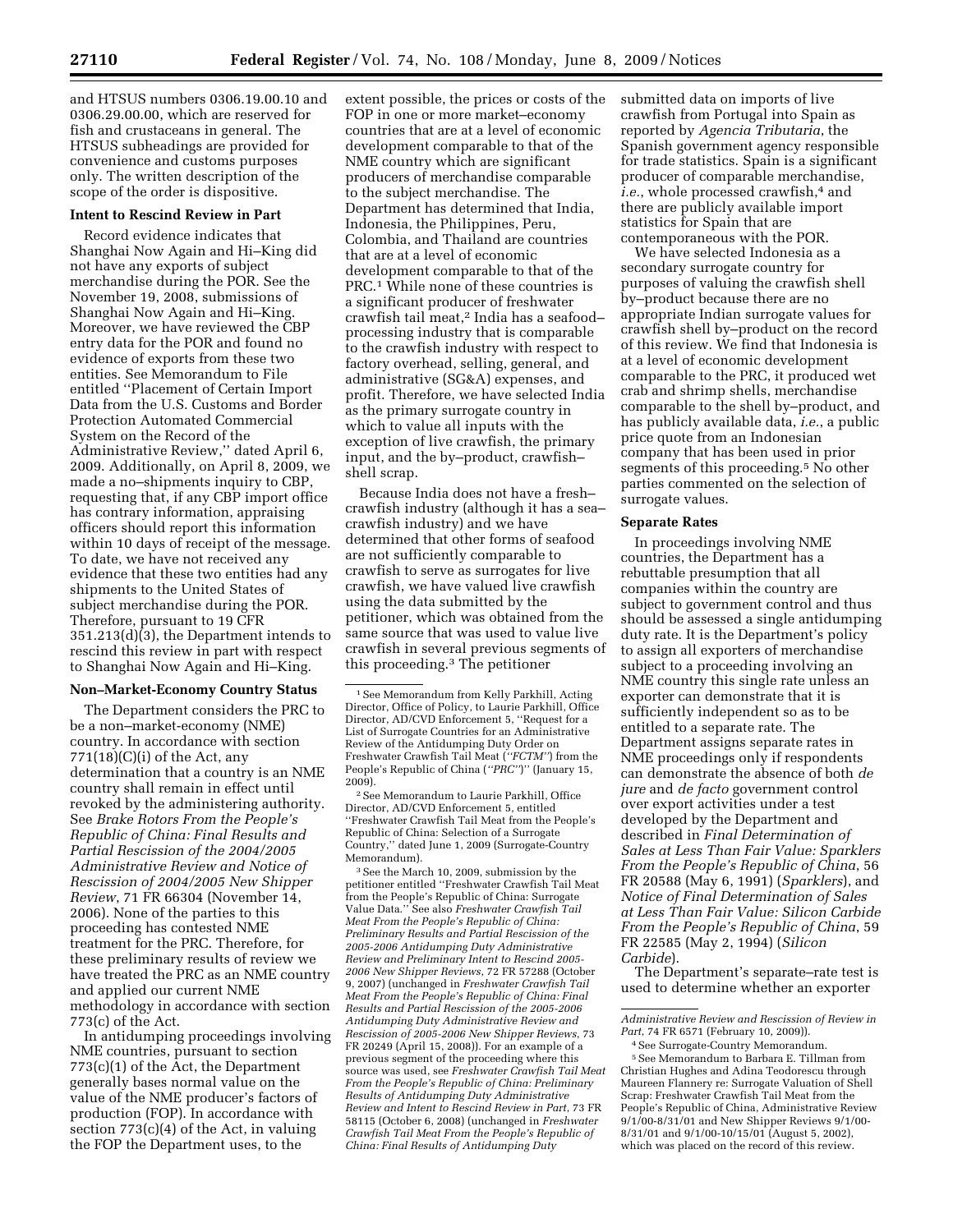and/or producer is independent from government control and does not consider, in general, macroeconomic/ border–type controls, *e.g.*, export licenses, quotas, and minimum export prices, particularly if these controls are imposed to prevent dumping. See *Notice of Final Determination of Sales at Less Than Fair Value: Certain Preserved Mushrooms from the People's Republic of China*, 63 FR 72255, 72256 (December 31, 1998) (*Mushrooms*). The test focuses, rather, on controls over the investment, pricing, and output decision–making process at the individual firm level. See *Mushrooms*, 63 FR at 72256 (citing *Notice of Final Determination of Sales at Less than Fair Value: Certain Cut–to-Length Carbon Steel Plate From Ukraine*, 62 FR 61754, 61758 (November 19, 1997), and *Tapered Roller Bearings and Parts Thereof, Finished and Unfinished, From the People's Republic of China; Final Results of Antidumping Administrative Review*, 62 FR 61276, 61279 (November 17, 1997)).

## *Absence of De Jure Control*

The Department considers the following *de jure* criteria in determining whether an individual company may be granted a separate rate: (1) an absence of restrictive stipulations associated with an individual exporter's business and export licenses; (2) any legislative enactments decentralizing control of companies; (3) other formal measures by the government decentralizing control of companies. See *Sparklers*, 56 FR at 20589.

Xiping Opeck demonstrated that it is an independent legal entity and provided copies of its business license (wherein it is stated that the operational scope of the company allows it to engage in the exportation of freshwater crawfish tail meat) and its foreign–trade operator registration. See Xiping Opeck's November 19, 2008, submission at pages 1–4 and Exhibit SR–1, and December 24, 2008, submission at pages A–1 through A–8 and Exhibit A–3. Xiping Opeck also reported that no export quotas apply to crawfish and that no export license is required to export freshwater crawfish tail meat to the United States. See Xiping Opeck's December 24, 2008, submission at page A–5. Prior verifications have confirmed that there are no commodity–specific export licenses required and no quotas for the seafood category ''Other,'' which includes crawfish, in *China's Tariff and Non–Tariff Handbook* for 1996. See *Freshwater Crawfish Tail Meat From The People's Republic of China; Preliminary Results of New Shipper Review*, 64 FR 8543 (February 22, 1999)

(unchanged in *Freshwater Crawfish Tail Meat From the People's Republic of China; Final Results of New Shipper Review*, 64 FR 27961 (May 24, 1999)).

In addition, we have confirmed previously that freshwater crawfish tail meat is not on the list of commodities with planned quotas in the 1992 PRC Ministry of Foreign Trade and Economic Cooperation document entitled *Temporary Provisions for Administration of Export Commodities*. See *Freshwater Crawfish Tail Meat From The People's Republic of China; Preliminary Results of New Shipper Review*, 64 FR at 8544 (unchanged in *Freshwater Crawfish Tail Meat From the People's Republic of China; Final Results of New Shipper Review*). We found no evidence of *de jure*  governmental control over Xiping Opeck's exportation of freshwater crawfish tail meat.

In Exhibit A–2 of its December 24, 2008, submission Xiping Opeck provided the *Company Law of the People's Republic of China*. The Department has found previously that the *Company Law of the People's Republic of China*, made effective on July 1, 1994, with the amended version promulgated on August 28, 2004, states that a company is an enterprise legal person, that shareholders shall assume liability towards the company to the extent of their shareholdings, and that the company shall be liable for its debts to the extent of all its assets. See *Freshwater Crawfish Tail Meat From the People's Republic of China: Preliminary Results and Partial Rescission of the 2005–2006 Antidumping Duty Administrative Review and Preliminary Intent to Rescind 2005–2006 New Shipper Reviews* (unchanged in *Freshwater Crawfish Tail Meat from the People's Republic of China: Final Results and Partial Rescission of the 2005–2006 Antidumping Duty Administrative Review and Rescission of the 2005–2006 New Shipper Reviews*).

Additionally, the *Foreign Trade Law of the People's Republic of China* which Xiping Opeck placed on the record of this review also indicates a lack of *de jure* government control. Specifically, this document identifies the rights and responsibilities of organizations engaged in foreign trade, grants autonomy to foreign–trade operators in management decisions, and establishes the foreign– trade operator's accountability for profits and losses. See Xiping Opeck's December 24, 2008, submission at Exhibit A–2. Based on the foregoing, the Department has preliminarily determined that there is an absence of *de jure* governmental control over the export activities of Xiping Opeck.

## *Absence of De Facto Control*

Typically the Department considers the following four factors in evaluating whether each respondent is subject to *de facto* governmental control of its export functions: (1) whether the export prices are set by, or are subject to the approval of, a governmental agency; (2) whether the respondent has authority to negotiate and sign contracts and other agreements; (3) whether the respondent has autonomy from the government in making decisions regarding the selection of management; (4) whether the respondent retains the proceeds of its export sales and makes independent decisions regarding disposition of profits or financing of losses. See *Silicon Carbide*, 59 FR at 22586–87; see also *Notice of Final Determination of Sales at Less Than Fair Value: Furfuryl Alcohol From the People's Republic of China*, 60 FR 22544, 22545 (May 8, 1995). The Department considers an analysis of *de facto* control to be critical in determining whether a respondent is, in fact, subject to a degree of governmental control that would preclude the Department from assigning the respondent a separate rate.

Xiping Opeck has asserted the following: (1) it establishes its own export prices through direct negotiations with its customers; (2) it negotiates contracts not subject to review or guidance from any governmental entities or organizations; (3) its shareholders elect managers and make personnel decisions independent of the PRC government's approval or review; (4) it is not required to sell any portion of the foreign currency it earns to the government, it retains the proceeds of its export sales, and uses profits according to its business needs. See Xiping Opeck's December 24, 2008, submission at pages A–6 through A–8. Based upon the record information, the Department has preliminarily determined that there is an absence of *de facto* governmental control over the export activities of Xiping Opeck. Given that the Department has found that Xiping Opeck operates free of *de jure*  and *de facto* governmental control, it has preliminarily determined that Xiping Opeck has satisfied the criteria for a separate rate.

## **U.S. Price**

In accordance with section 772(a) of the Act, we based Xiping Opeck's U.S. price on export price (EP) because the first sales to unaffiliated purchasers were made prior to importation and constructed export price was not otherwise warranted by the facts on the record. We calculated EP based on the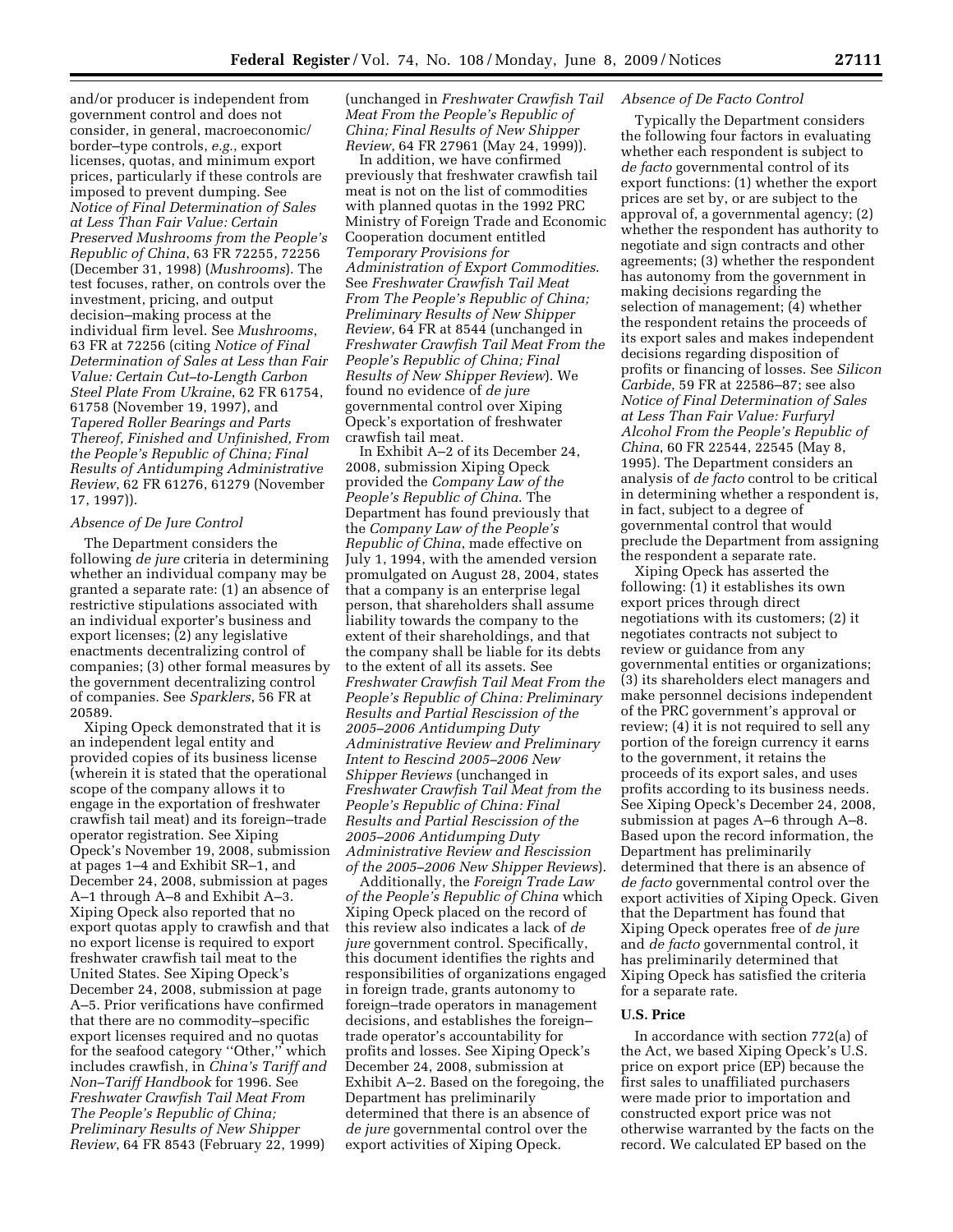free–on-board packed price to the first unaffiliated purchaser in the United States. In accordance with section 772(c) of the Act, we calculated net EP by deducting, where applicable, foreign inland–freight expenses, foreign brokerage and handling expenses, ocean–freight expenses, and credit expenses from the starting price (gross unit price) charged to the first unaffiliated customer in the United States. We based all movement expenses on surrogate values because a PRC company provided the movement services (see the ''Normal Value'' section of this notice for further details).

## **Normal Value**

Section 773(c)(1) of the Act provides that the Department shall determine normal value using an FOP methodology if the merchandise is exported from an NME country and the available information does not permit the calculation of normal value using home–market prices, third–country prices, or constructed value under section 773(a) of the Act. The Department uses an FOP methodology because the presence of government controls on various aspects of NMEs renders price comparisons and the calculation of production costs invalid under its normal methodologies. See *Tapered Roller Bearings and Parts Thereof, Finished or Unfinished, From the People's Republic of China: Preliminary Results of Antidumping Duty Administrative Review and Notice of Intent to Rescind in Part*, 70 FR 39744, 39754 (July 11, 2005) (unchanged in *Tapered Roller Bearings and Parts Thereof, Finished and Unfinished, from the People's Republic of China: Final Results of 2003–2004 Administrative Review and Partial Rescission of Review*, 71 FR 2517 (January 17, 2006)).

We calculated normal value by adding together the value of the FOP, general expenses, profit, and packing costs.<sup>6</sup> Specifically, we valued material, labor, energy, and packing by multiplying the amount of the factor consumed in producing the subject merchandise by the average unit surrogate value of the factor. In addition, we added freight costs to the surrogate costs that we calculated for material inputs. We calculated freight costs by multiplying surrogate freight rates by the shorter of the reported distance from the domestic supplier to the factory that produced the subject merchandise or the distance from the nearest seaport to the factory that produced the subject merchandise,

as appropriate. This adjustment is in accordance with the decision by the United States Court of Appeals for the Federal Circuit in *Sigma Corp. v. United States*, 117 F.3d 1401, 1407–1408 (Fed. Cir. 1997). We increased the calculated costs of the FOP for surrogate general expenses and profit. See Memorandum to the File entitled ''Fresh Crawfish Tail Meat from the People's Republic of China: Surrogate–Value Memorandum,'' dated June 1, 2009 (Surrogate–Value Memo).

#### **Surrogate Values**

In selecting surrogate values, to the extent practicable we followed our practice of choosing publicly available values which are non–export averages, representative of a range of prices in effect during the POR or over a period as close as possible in time to the POR, product–specific, and tax–exclusive. See, *e.g.*, *Notice of Preliminary Determination of Sales at Less Than Fair Value, Negative Preliminary Determination of Critical Circumstances and Postponement of Final Determination: Certain Frozen and Canned Warmwater Shrimp From the Socialist Republic of Vietnam*, 69 FR 42672, 42682 (July 16, 2004) (unchanged in *Final Determination of Sales at Less Than Fair Value: Certain Frozen and Canned Warmwater Shrimp From the Socialist Republic of Vietnam*, 69 FR 71005 (December 8, 2004)). We also considered the quality of the source of surrogate information in selecting surrogate values. See *Manganese Metal From the People's Republic of China; Final Results and Partial Rescission of Antidumping Duty Administrative Review*, 63 FR 12440 (March 13, 1998). Where we could only obtain surrogate values that were not contemporaneous with the POR, we inflated the surrogate values using, where appropriate, the Indian Wholesale Price Index (Indian WPI) and the Indonesian Wholesale Price Index (Indonesian WPI) as published in the *International Financial Statistics* of the International Monetary Fund. See Surrogate–Value Memo.

In calculating surrogate values from import statistics and in accordance with our practice, we disregarded statistics for imports from NME countries and countries deemed to maintain broadly available, non–industry-specific subsidies which may benefit all exporters to all export markets (*i.e.*, Indonesia, the Republic of Korea, and Thailand). See, *e.g.*, *Final Determination of Sales at Less Than Fair Value: Certain Automotive Replacement Glass Windshields From The People's Republic of China*, 67 FR 6482 (February 12, 2002), and accompanying

Issues and Decision Memorandum at Comment 1. See also *Notice of Preliminary Determination of Sales at Less Than Fair Value, Postponement of Final Determination, and Affirmative Preliminary Determination of Critical Circumstances: Certain Color Television Receivers From the People's Republic of China*, 68 FR 66800, 66808 (November 28, 2003) (unchanged in *Notice of Final Determination of Sales at Less Than Fair Value and Negative Final Determination of Critical Circumstances: Certain Color Television Receivers From the People's Republic of China*, 69 FR 20594 (April 16, 2004)). Additionally, we excluded from our calculations imports that were labeled as originating from an unspecified country because we could not determine whether they were from an NME country.

We used the following surrogate values in our margin calculations for these preliminary results of review. We valued coal and packing materials using September 2007–August 2008 weighted–average Indian import values derived from the *World Trade Atlas*  online (*WTA*). The Indian import statistics that we obtained from the *WTA* were published by the Directorate General of Commercial Intelligence & Statistics, Ministry of Commerce of India, and are contemporaneous with the POR. We valued whole live crawfish using the publicly available data for Spanish imports of whole live crawfish from Portugal during the POR submitted by the petitioner. We valued the crawfish shell by–product using a 2001 price quote from Indonesia for wet crab and shrimp shells and inflated this value using the Indonesian WPI to make it contemporaneous with the POR.

We valued water using data from the Maharashtra Industrial Development Corporation (www.midcindia.org) because this source includes a wide range of industrial water tariffs. Specifically, this source provides 386 industrial water rates within the Maharashtra province for June 2003 (193 for the ''inside industrial areas'' usage category and 193 for the ''outside industrial areas'' usage category). We inflated the surrogate value for water using the Indian WPI to make it contemporaneous with the POR. We valued electricity using price data for small, medium, and large industries as published by the Central Electricity Authority of the Government of India in its publication entitled Electricity Tariff & Duty and Average Rates of Electricity Supply in India, dated July 2006. These electricity rates represent actual country–wide, publicly available information on tax–exclusive electricity

<sup>6</sup>We based the values of the FOPs on surrogate values (see ''Surrogate Values'' section below).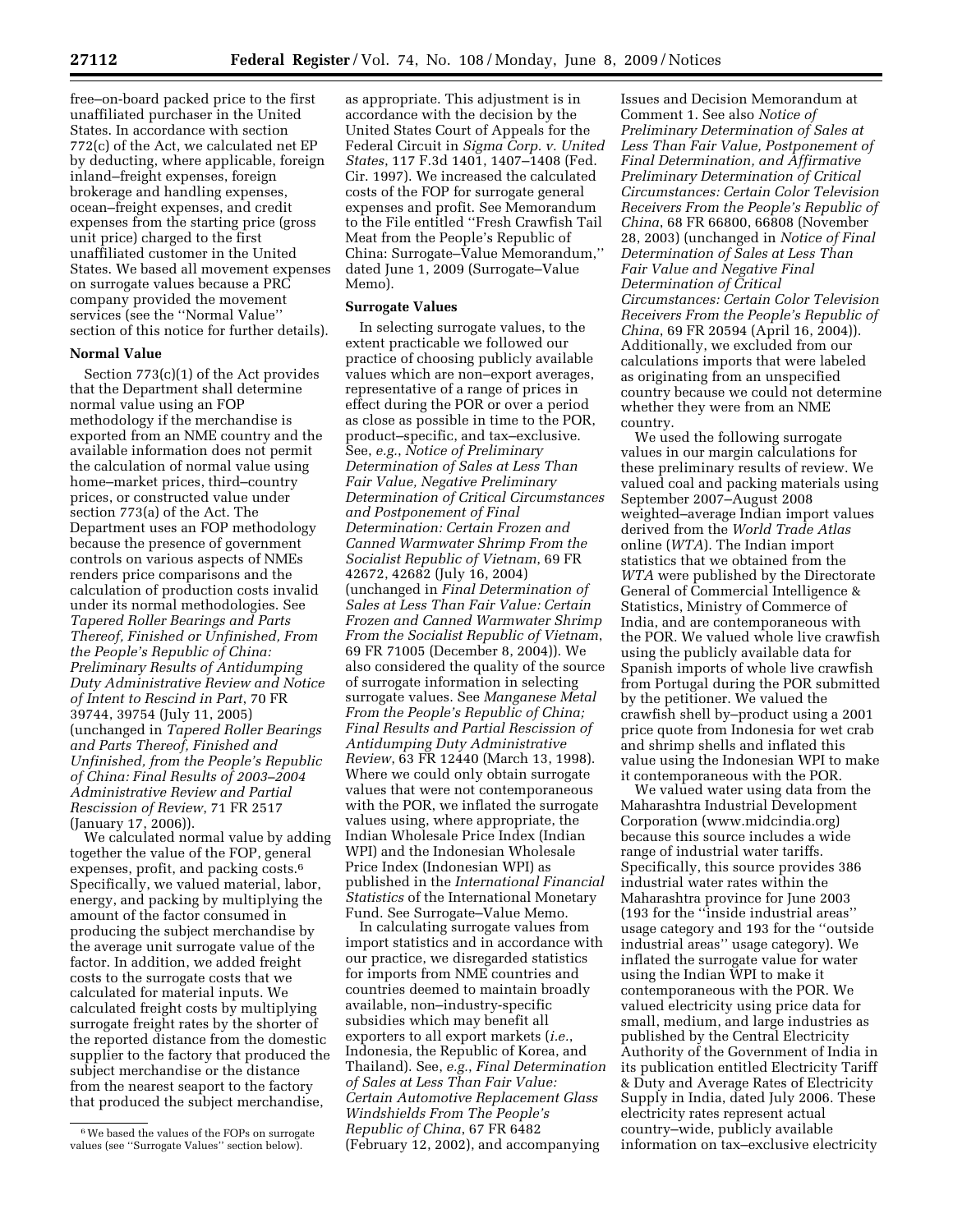rates charged to industries in India. Because the electricity rates are not contemporaneous with the POR, we inflated the values using the Indian WPI to make it contemporaneous with the POR.

We valued non–refrigerated truck– freight expenses using a per–unit average rate for September 2008, which we calculated from data at *www.infobanc.com/logistics/ logtruck.htm*. The logistics section of this website contains rates for inland– freight trucking between many large Indian cities. We deflated the per–unit average truck–freight rate using the Indian WPI to make it contemporaneous with the POR. We valued refrigerated– truck freight expenses based on price quotations for April 2004 from CTC Freight Carriers of Delhi, India, placed on the record of the antidumping investigation of certain frozen warmwater shrimp from the PRC. We inflated this surrogate value using the Indian WPI.

To value brokerage and handling, we used the average of the publicly summarized versions of values for brokerage and handling expenses reported in the following sources: Navneet Publications (India) Ltd.'s March 20, 2009, Section C submission (taken from the 2007–2008 administrative review of the antidumping duty order on certain lined paper products from India); Essar Steel Limited's (Essar's) October 15, 2008, Section C submission (taken from the 2006–2007 administrative review of the antidumping duty order on hot–rolled carbon steel flat products from India); Himalaya International Ltd.'s (Himalaya's) May 26, 2006, Section C submission (taken from 2005–2006 administrative review of the antidumping duty order on certain preserved mushrooms from India). Because data reported by Essar and Himalaya were not contemporaneous with the POR, we inflated the surrogate values for domestic brokerage and handling expenses for these companies using the Indian WPI. See Surrogate– Value Memo for further details on the surrogate values we used for these preliminary results.

We valued ocean–freight expenses using publicly available data we collected from Maersk Line's website at *http://www.maerskline.com*. We obtained a price quote in effect during the month of the POR in which Xiping Opeck made shipments of frozen freshwater crawfish tail meat to the United States. This price quote is for a reefer–high cube 40–foot container for the points of origin and destination

reported by Xipng Opeck. See Surrogate–Value Memo.

The Department's regulations require the use of a regression–based wage rate. See 19 CFR 351.408(c)(3). Therefore, to value labor, we used the regression– based wage rate for the PRC published on the Import Administration (IA) website. See the IA website at *http:// ia.ita.doc.gov/wages/05wages/05wages– 041608.html*. See also *Corrected 2007 Calculation of Expected Non–Market Economy Wages*, 73 FR 27795 (May 14, 2008). We applied the same wage rate to all skill levels and types of labor (*i.e.*, direct production, indirect, packing) reported by Xiping Opeck because this regression–based wage rate does not separate the labor rates into different skill levels or types of labor.

We valued SG&A expenses, factoryoverhead costs, and profit using the 2002–2003 financial statements of Nekkanti Sea Foods Ltd., an Indian seafood processor. See Surrogate–Value Memo.

#### **Currency Conversion**

We made currency conversions into U.S. dollars, in accordance with section 773A(a) of the Act, based on the exchange rates in effect on the dates of the U.S. sales as certified by the Federal Reserve Bank. These exchange rates are available on the IA web site at *http:// ia.ita.doc.gov/exchange/index.html*.

## **Preliminary Results of the Review**

As a result of our review, we preliminarily determine that the weighted–average dumping margin for merchandise exported by Xiping Opeck is 0.00 percent for the period September 1, 2007, through August 31, 2008.

#### **Comments**

We will disclose the calculations used in our analysis to interested parties in this review within five days of the date of publication of this notice in accordance with 19 CFR 351.224(b). Interested parties may submit publicly available information to value factors no later than 20 days after the date of publication of these preliminary results of review. See 19 CFR 351.301(c)(3)(ii). Any interested party may request a hearing within 30 days of the date of publication of this notice. See 19 CFR 351.310. Interested parties who wish to request a hearing or to participate in a hearing if one is requested must submit a written request to the Assistant Secretary for Import Administration within 30 days of the date of publication of this notice. Requests should contain the following: (1) the party's name, address, and telephone number; (2) the number of participants; (3) a list of

issues to be discussed. See 19 CFR 351.310(c).

Issues raised in the hearing will be limited to those raised in the case briefs. See 19 CFR 351.310(c). Case briefs from interested parties may be submitted not later than 30 days after the date of publication of this notice of preliminary results of review. See 19 CFR 351.309(c)(1)(ii). Rebuttal briefs from interested parties, limited to the issues raised in the case briefs, may be submitted not later than five days after the time limit for filing the case briefs or comments. See 19 CFR 351.309(d)(1). If requested, any hearing will be held two days after the scheduled date for submission of rebuttal briefs. See 19 CFR 351.310(d). Parties who submit case briefs or rebuttal briefs in this proceeding are requested to submit with each argument a statement of the issue, a summary of the arguments not exceeding five pages, and a table of statutes, regulations, and cases cited. See 19 CFR 351.309(c)(2).

The Department will issue the final results of this administrative review, including the results of its analysis of issues raised by parties in their comments, within 120 days after the date of publication of this notice. See section  $751(a)(3)(A)$  of the Act.

## **Assessment Rates**

Upon issuance of the final results, the Department will determine, and CBP shall assess, antidumping duties on all appropriate entries. The Department intends to issue assessment instructions to CBP 15 days after the date of publication of the final results of review. If these preliminary results are adopted in our final results of review, because we calculated a margin of zero percent for Xiping Opeck, we will instruct CBP to liquidate the entries of merchandise exported by Xiping Opeck without regard to antidumping duties.

#### **Cash–Deposit Requirements**

The following cash–deposit requirements will be effective upon publication of the final results of this review for all shipments of the subject merchandise entered, or withdrawn from warehouse, for consumption on or after the publication date as provided by section  $751(a)(2)(C)$  of the Act:  $(1)$  for subject merchandise exported by Xiping Opeck, the cash–deposit rate will be that established in the final results of review; (2) for previously reviewed or investigated companies not listed above that have separate rates, the cash– deposit rate will continue to be the company–specific rate published for the most recent period; (3) for all other PRC exporters of subject merchandise which